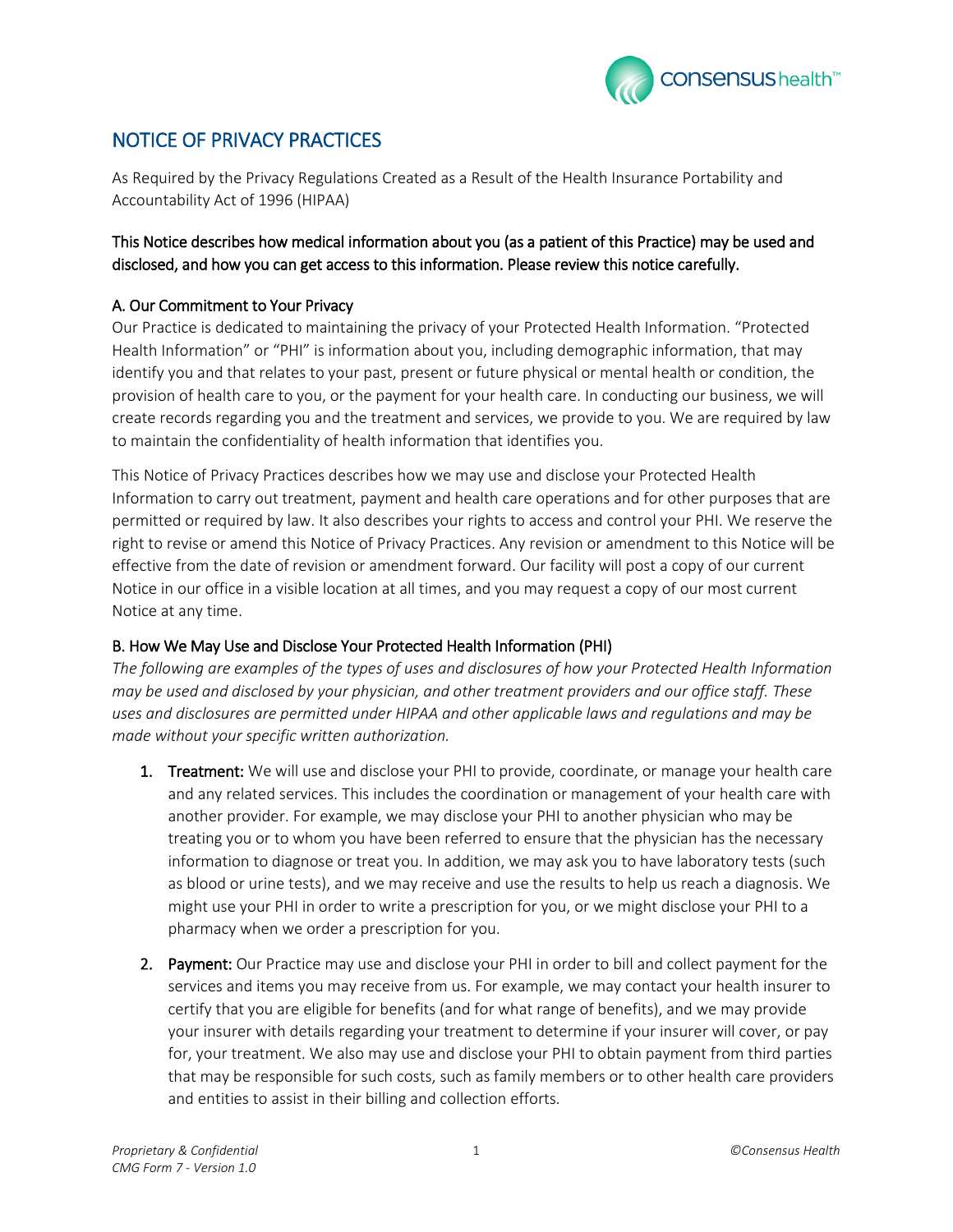

- 3. Health Care Operations: Our Practice may use and disclose your PHI to operate our business. For example, Consensus Medical Group may use your PHI to evaluate the quality of care you received from us, or to conduct cost-management and business planning activities for our Practice. We may disclose your PHI to other health care providers and entities to assist in their health care operations. We will share your PHI with third party "business associates" that perform various activities (for example, billing or transcription services) for our practice. Whenever an arrangement between our office and a business associate involves the use or disclosure of your PHI, we will have a written contract that contains terms that will protect the privacy of your PHI.
- 4. Public Health Activities: For example, we may disclose PHI to report information about births, deaths, various diseases, adverse events and product defects to government officials in charge of collecting that information; to prevent, control, or report disease, injury or disability as permitted by law; to conduct public health surveillance, investigations and interventions as permitted or required by law; or to notify a person who has been exposed to a communicable disease or who may be at risk of contracting or spreading a disease as authorized by law.
- 5. Health Oversight: We may disclose your PHI to a health oversight agency for activities authorized by law. For example, we may disclose PHI to assist the government or other health oversight agency with activities including audits; civil, administrative or criminal investigations, proceedings or actions; or other activities necessary for the government to monitor government programs, compliance with civil rights laws and the health care system in general.
- 6. Legal Proceedings: We may disclose your PHI in the course of any judicial or administrative proceeding, in response to an order of a court or administrative tribunal (to the extent such disclosure is expressly authorized), or in certain conditions in response to a subpoena, discovery request or other lawful process.
- 7. Law Enforcement/ Criminal Activity: We may disclose PHI, so long as applicable legal requirements are met, for law enforcement purposes. For example, we may disclose PHI when a law requires that we report information to government agencies and law enforcement personnel about victims of abuse, neglect, or domestic violence; when dealing with gunshot or other wounds; or for the purpose of identifying or locating a suspect, fugitive, material witness or missing person.
- 8. Coroners, Funeral Directors, and Organ Donation: We may disclose PHI to a coroner or medical examiner for identification purposes, determining cause of death or for the coroner or medical examiner to perform other duties authorized by law. We may also disclose PHI to a funeral director, as authorized by law, in order to permit the funeral director to carry out their duties. We may disclose such information in reasonable anticipation of death. PHI may also be used and disclosed for cadaveric organ, eye or tissue donation purposes.
- 9. Research: Research is defined as a systematic investigation, including research development, testing, and evaluation, designed to develop or contribute to generalizable knowledge. In limited circumstances, we may use or disclose PHI to conduct medical research.
- 10. Military Activity and National Security: If you are a member of U.S. or foreign military forces (including veterans) and if required by the appropriate authority we may use or disclose PHI for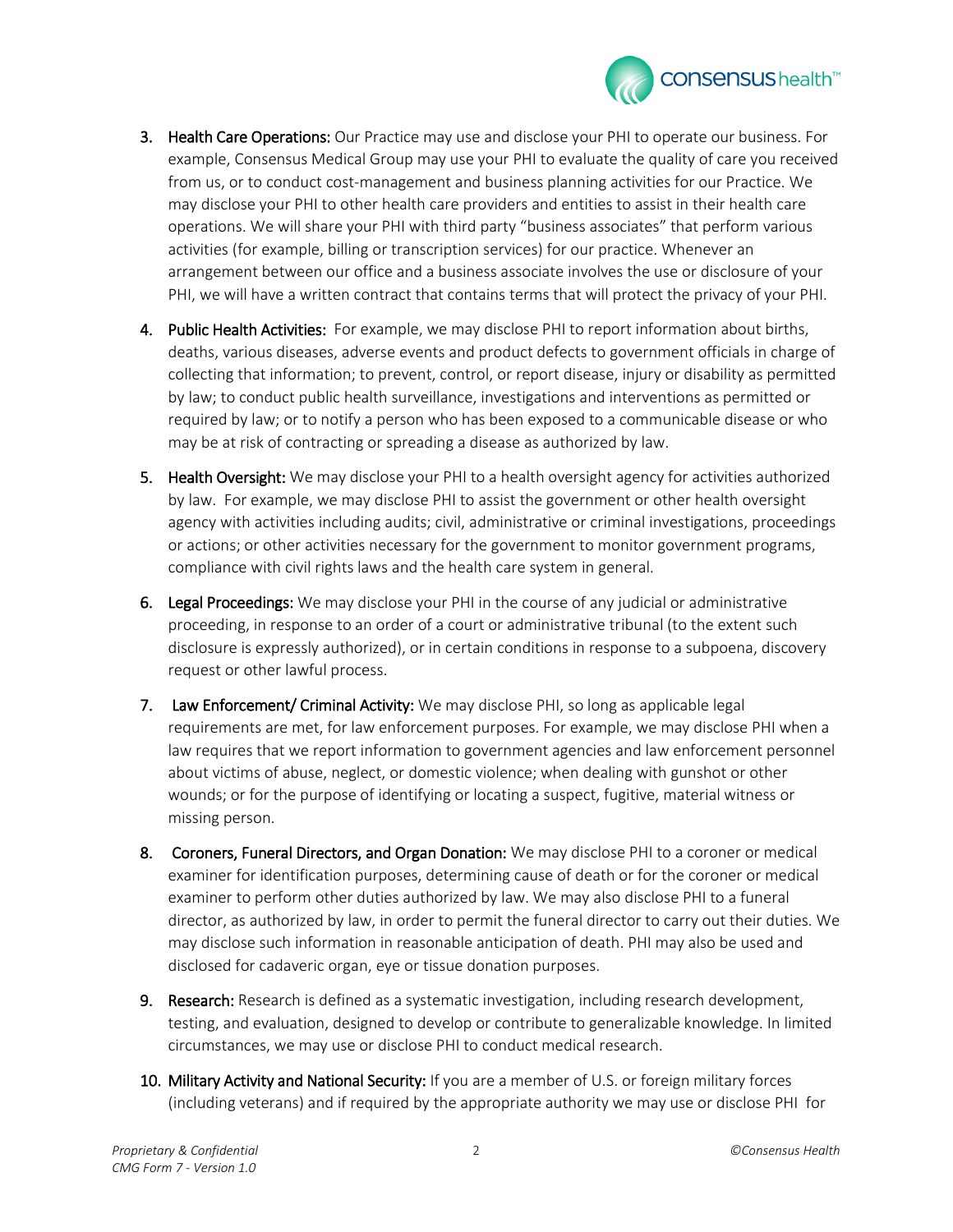

activities deemed necessary by appropriate military command authorities; for the purpose of a determination by the Department of Veterans Affairs of your eligibility for benefits; or to foreign military authority if you are a member of that foreign military services. We may also disclose your PHI to federal officials for intelligence and national security activities authorized by law.

- 11. Workers' Compensation: We may disclose your PHI as authorized to comply with workers' compensation laws and other similar legally-established programs.
- 12. Inmates: We may use or disclose your PHI to correctional institutions or law enforcement officials if you are an inmate or under the custody of a law enforcement official. Disclosure for these purposes would be necessary for the institution to provide health care services to you; for the safety and security of the institution; and/or to protect your health and safety or the health and safety of other individuals.
- 13. To Avoid Harm: In order to avoid a serious threat to the health or safety of you, another person or the public, we may provide PHI to law enforcement personnel or persons able to prevent or lessen such harm.
- 14. Appointment Reminders and Health-Related Benefits or Services: We may use and disclose PHI to provide appointment reminders or give you information about treatment alternatives, or other health care services or benefits we offer. Please let us know if you do not wish to have us contact you for these purposes, or you would rather we contact you at an alternate telephone number or address.
- 15. Childhood immunizations: We may disclose immunizations list to schools required to obtain proof of immunization prior to admitting the student so long as we have obtained and documented the patient or patient's legal representative's "informal agreement" to the disclosure.
- 16. Decedents: In certain circumstances, we may disclose PHI about a decedent to family and others involved in the decedent's health care or payment for health care. Other disclosures may require written authorization from the executor administrator of the decedent's estate.

*The following are additional examples of the types of uses and disclosures of your Personal Health Information by your physician and other treatment providers and our staff. These uses, and disclosures are permitted under HIPAA but require you to have the opportunity to object or agree prior to the discloser.* 

Others Involved in Your Health Care or Payment for your Care: Unless you object, we may disclose to a member of your family, a relative, a close friend or any other person you identify, your protected health information that directly relates to that person's involvement in your health care. If you are not present or able to agree or object to the use or disclosure of the protected health information, then your physician may, using professional judgment, determine whether the disclosure is in your best interest. We may use or disclose protected health information to notify or assist in notifying a family member, personal representative or any other person that is responsible for your care of your location, general condition or death. Finally, we may use or disclose your protected health information to an authorized public or private entity to assist in disaster relief efforts and to coordinate uses and disclosures to family or other individuals involved in your health care.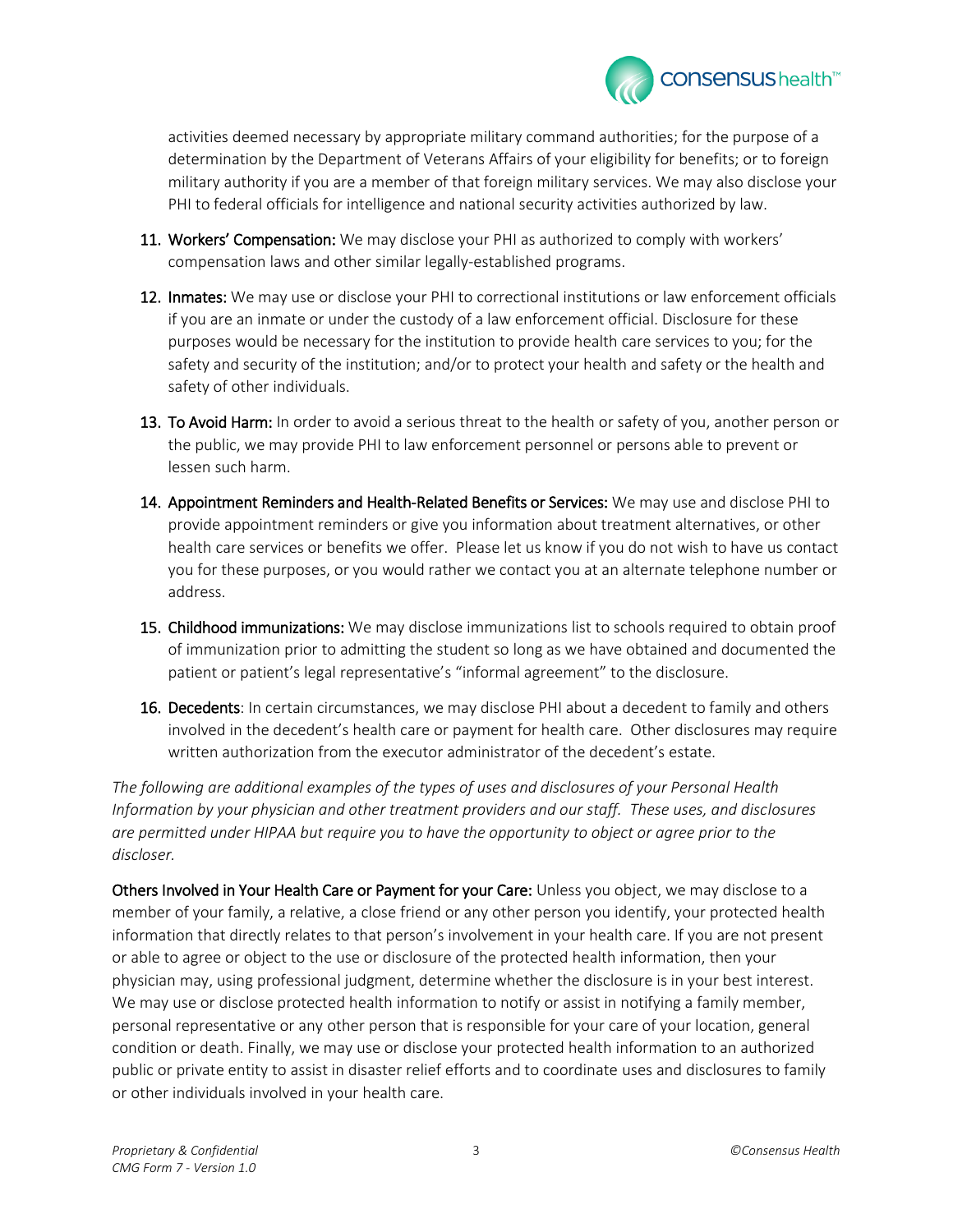

## C. Circumstances Requiring Your Written Authorization for Use and Disclosure

Other than as stated in this Notice, we will not use and disclose your PHI without written authorization. You can later revoke your authorization in writing except to the extent we have already acted in reliance on your authorization.

### D. Your Privacy Rights

*You have the following rights regarding the PHI we maintain about you:* 

1. Inspect and copy: In most cases, you have the right to look at or get copies of your PHI that we maintain, but you must make the request in writing. If we don't have your PHI but we know who does, we will tell you how to get it. We will respond to you within 30 days after receiving your written request. In certain situations, we may deny your request. If we do, we will tell you in writing our reasons for the denial and explain your right to have the denial reviewed when applicable. If you request a copy of your information, we may charge you reasonable fees for the costs of copying, mailing or other costs incurred by us in complying with your request. Instead of providing the PHI you requested, we may provide you with a summary or explanation of the PHI as long as you agree to that and to the cost in advance. Note also that, you have the right to access your PHI in an electronic format (to the extent we maintain the information in such a format) and to direct us to send the e-record directly to a third party. We may charge for the labor costs to transfer the information; and charge for the costs of electronic media if you request that we provide you with such media.

*\*Please note: If you are the parent or legal guardian of a minor, certain portions of the minor's records may not be accessible to you. For example, records relating to care and treatment to which the minor is permitted to consent himself/herself (without your consent) may be restricted unless the minor patient provides an authorization for such disclosure. \*\**

- 2. Request a Restriction: This means you may ask us, in writing, not to use or disclose any part of your PHI for the purposes of treatment, payment or health care operations. We will consider your request, but we are not legally required to accept it, except in the following circumstance. You have the right to ask us to restrict the disclosure of your PHI to your health plan for a service we provide to you where you have directly paid us (out of pocket, in full) for that service, in which case we are required to honor your request. If we accept your request for a restriction, we will put any limits in writing and abide by them except in emergency situations. Under certain circumstances, we may terminate our agreement to a restriction.
- 3. Confidential Communications: You have the right to request that our Practice communicate with you about your health and related issues in a particular manner or at a certain location. For instance, you may ask that we contact you by telephone at home, rather than work, or at a particular address. We must agree to your request so long as we can easily abide by it in the manner your requested.
- 4. Amendment: You may ask us to amend your health information if you believe it is incorrect or incomplete, so long as the information is maintained in our records. You must put your request in writing and provide us with a reason that supports your request for amendment. We will respond within 60 days of receipt of your written request. We may deny your request if you fail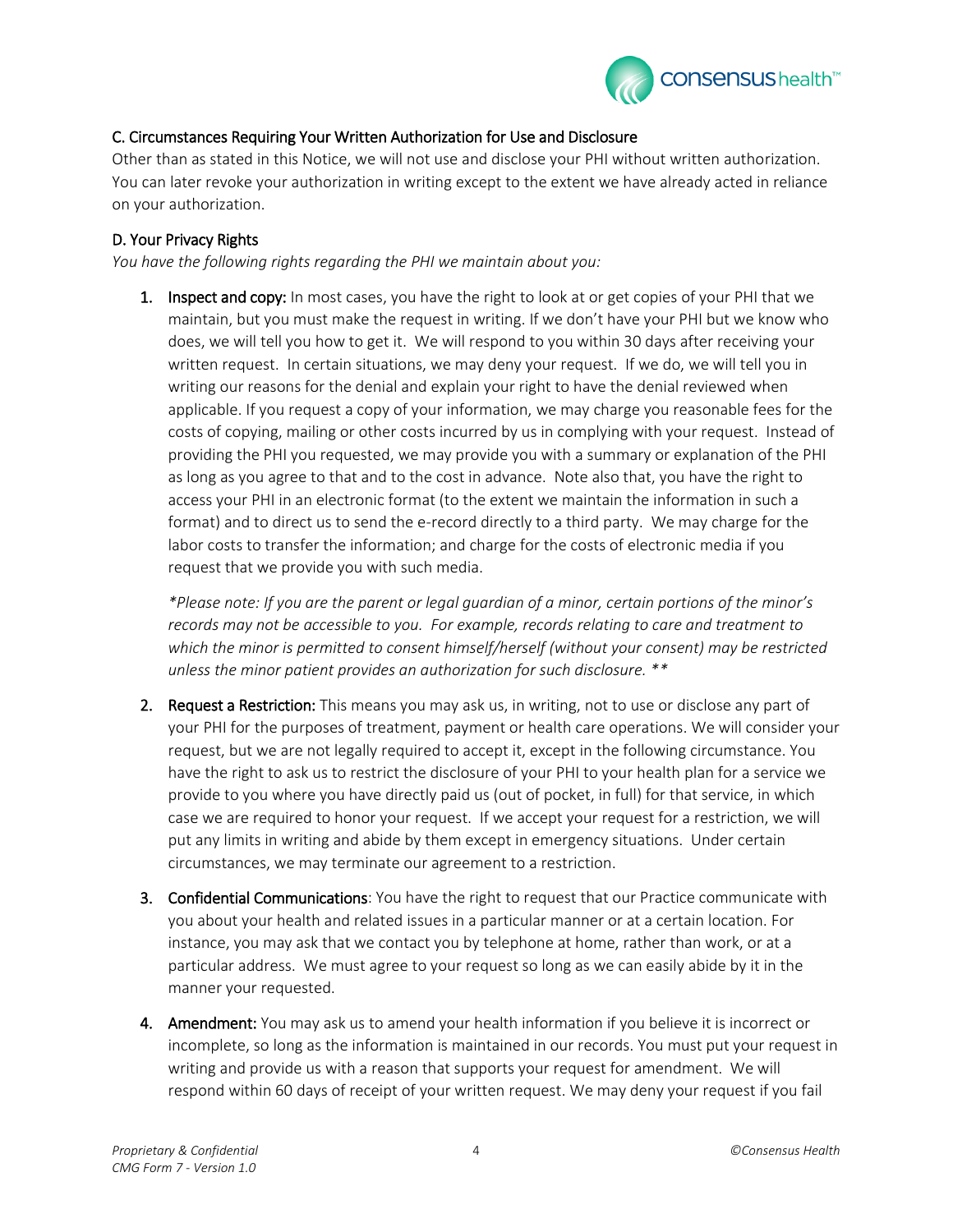

to submit your request (and the reason supporting your request) in writing. Also, we may deny your request if you ask us to amend information that is in our opinion: (a) accurate and complete; (b) not part of the PHI kept by or for the Practice; (c) not part of the PHI which you would be permitted to inspect and copy; or (d) not created by our Practice, unless the individual or entity that created the information is not available to amend the information.

- **5. Accounting of Disclosures**: You have the right to get a list of instances in which we have disclosed your PHI. The list will not include uses or disclosures made for purposes of treatment, payment, or health care operations, those made pursuant to your written authorization, or those made directly to you or your authorized representative. The list also will not include uses and disclosures made for national security purposes, or to corrections or law enforcement personnel. We will respond within 60 days of receiving your written request. The list we will give you will include disclosure made in the last six years unless you request a shorter time. The list will include the date of the disclosure, to whom PHI was disclosed (including the address, if known), a description of the information disclosed, and the reason for the disclosure. We will provide one list during any 12- month period without charge, but if you make more than one request in the same year, we will charge you a reasonable fee for each additional request.
- 6. Breach of PHI: Our Practice will notify individuals following a breach of their unsecured PHI. A breach means the acquisition, access, use, or disclosure of unsecured PHI in a manner not permitted under HIPAA and compromises the security or privacy of the PHI.
- 7. The Right to Get This Notice by E-Mail: You have the right to get a copy of this Notice by e-mail. Even if you have agreed to receive notice via e-mail, you also have the right to request a paper copy of this Notice.

#### E. Other Activities Involving the Use and Disclosure of Your PHI

- 1. Marketing Communications: We will obtain your written authorization prior to using or disclosing your PHI for marketing purposes. However, we are permitted to provide you with marketing materials in a face-to-face encounter, without obtaining a marketing authorization. We are also permitted to give you a promotional gift of nominal value, if we so choose, without obtaining a marketing authorization. In addition, as long as we are not paid to do so, we may communicate with you about products or services relating to your treatment, case management or care coordination, or alternative treatments, therapies, providers or care settings. We may use or disclose PHI to identify health-related services and products that may be beneficial to your health and then contact you about the services and products.
- 2. Sale of PHI: We will disclose your PHI in a manner that constitutes a sale only upon receiving your prior authorization. Sale of PHI does not include a disclosure of PHI for a public health purposes; research; treatment and payment purposes; sale, transfer, merger or consolidation of all or part of our business and for related due diligence activities; to the individual; as required by law; or for any other purpose permitted by and in accordance with HIPAA.
- **3. Fundraising Activities:** We may use certain information (name, address, telephone number, dates of service, age and gender) to contact you for the purpose of various fundraising activities. If you